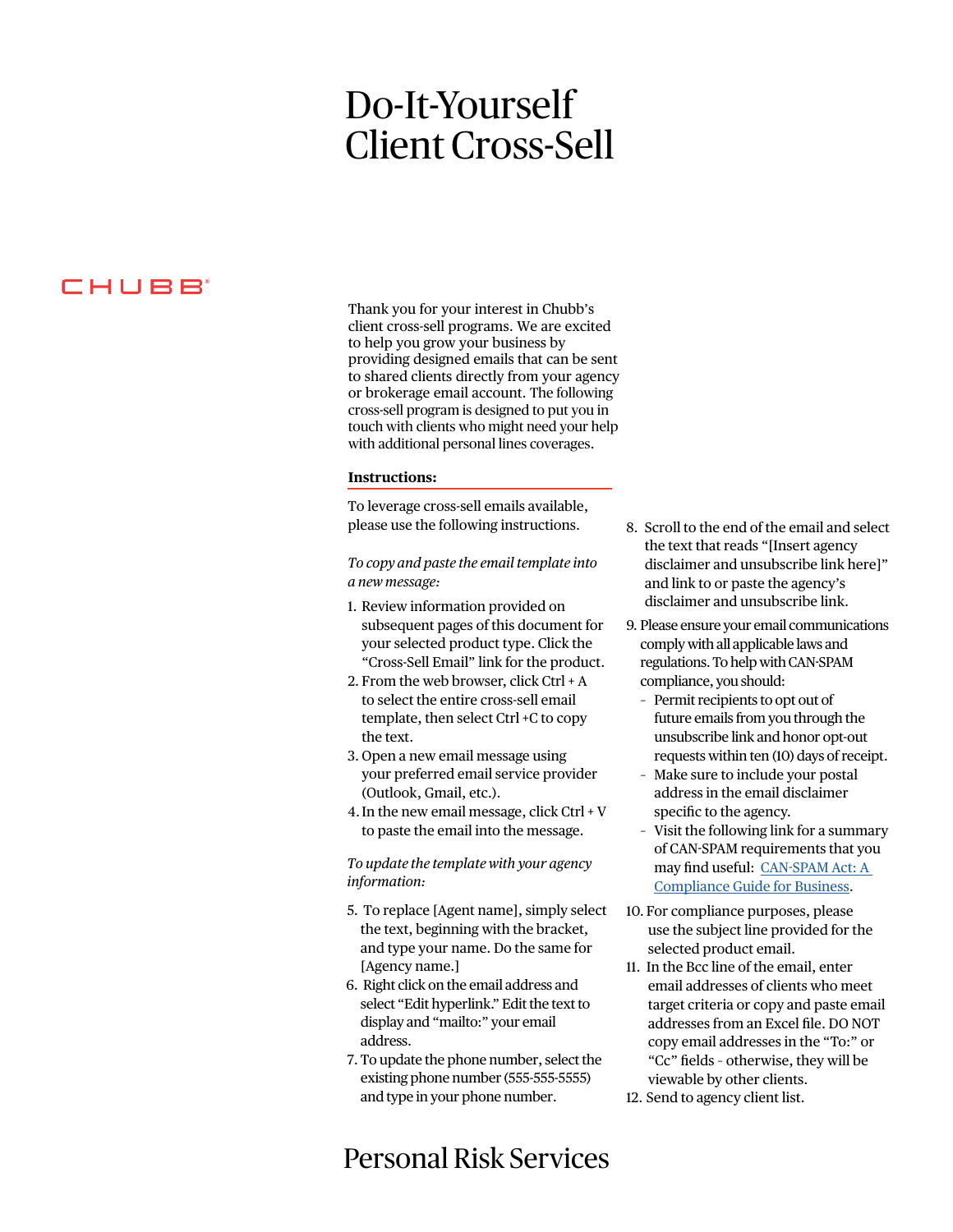### <span id="page-1-0"></span>Please reach out to your local Chubb representative with any questions you might have.

### Client Cross-Sell Chubb Recreational Marine

Offer your clients exceptional watercraft insurance with tailored coverage, competitive rates, and valuable features to protect both boat owners and their vessels. Leverage the following cross-sell campaign to help your clients experience the Chubb difference for their recreational marine needs.

#### **Target**

- Clients who have a watercraft listed on a Chubb Excess Liability policy where Chubb doesn't write the primary watercraft/Rec Marine coverage could make great prospects.
- In addition, because our Recreational Marine products are available on a standalone basis, they can be a great tool for attracting true prospects to your agency and to Chubb.
- If you have questions around the types of clients who fit our guidelines, contact your local Chubb representative.

#### **Rec Marine Cross-Sell Campaign Steps:**

- **Day 1**: Send initial email to clients, leveraging the following:
	- Email Template Options: [Coastal View](https://cloud.e.chubb.com/Rec_Marine_Cross_Sell_OTF_Email) or [Lake View](https://cloud.e.chubb.com/Rec_Marine_Cross_Sell_OTF_Email_2)
	- Subject Line: **As you escape to the water, make sure you're protected there too**
	- Instructions to send on page one of this document
- **Day 5:** Place a follow-up call to each client. Consider leveraging the general talking points included at the end of this document as well as the following specific to Chubb's Masterpiece Boat Select or Yacht Select coverage:
	- Chubb pays for damage or ensuing loss as a result of sinking, collision, fire, demasting, explosion, or stranding. This important protection is often overlooked and may be excluded from standard watercraft policies.
	- They will replace your watercraft in the event of a total loss. Watercraft that are three years or newer can get increased replacement cost payment basis.
	- Chubb offers replacement cost coverage for personal property for family members and guests aboard with no deductible.
	- Chubb doesn't exclude mechanical or electrical breakdown either.
- **Day 14:** Send a follow-up email to clients, removing clients who may have responded and leveraging the following:
	- Email follow-up template options[: Coastal View Follow-Up](https://cloud.e.chubb.com/Rec_Marine_Cross_Sell_OTF_Email_Follow_Up) o[r Lake View Follow-Up](https://cloud.e.chubb.com/Rec_Marine_Cross_Sell_OTF_Email_Follow_Up_2)
	- Recommended subject line: **Stay safe with Chubb Recreational Marine coverage**
	- Instructions to send on page one of this document
- **Day 21:** Consider following up with a call to each client you haven't heard back from. Leverage the talking points included for Rec Marine above.
- **Days 1-21:** Throughout the cross-sell campaign, consider posting related content on the agency's or brokerage's social media accounts, including LinkedIn and Facebook.
	- You can find shareable content at [www.chubb.com/agentmarketing](https://www.chubb.com/agentmarketing), like [4 Questions to Help You Decide Whether to Fix or Flip Your Boat](https://www.chubb.com/us-en/individuals-families/resources/4-questions-to-help-you-decide-whether-to-fix-or-flip-your-boat.html) and [Understanding Boat Insurance](https://www.chubb.com/us-en/individuals-families/resources/understanding-boat-insurance.html).